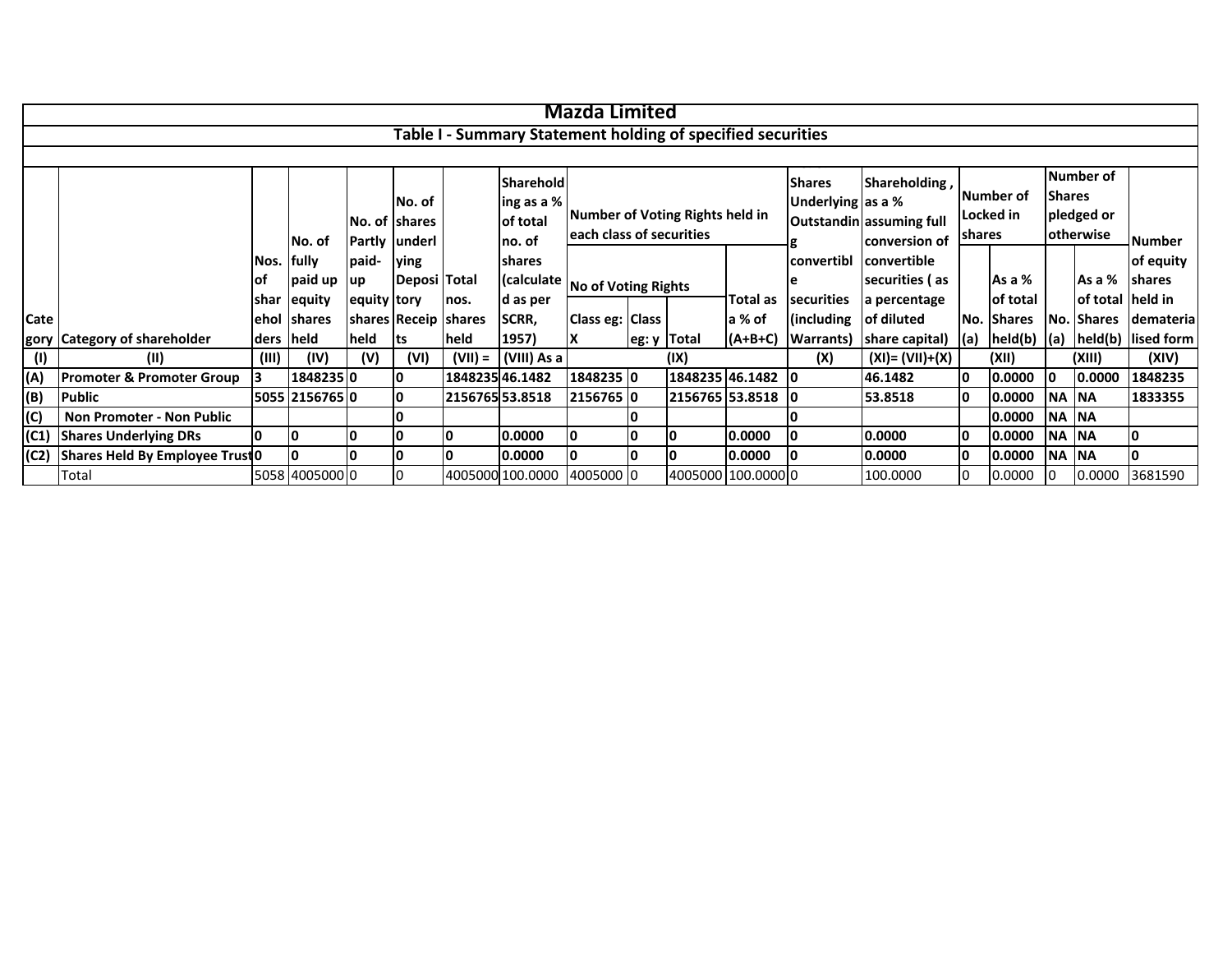|     |                                       |            |              |                |            |                                    |            |                    |                            | <b>Mazda Limited</b>                       |              |           |                                                                                      |                               |          |                                                                                   |               |               |              |  |
|-----|---------------------------------------|------------|--------------|----------------|------------|------------------------------------|------------|--------------------|----------------------------|--------------------------------------------|--------------|-----------|--------------------------------------------------------------------------------------|-------------------------------|----------|-----------------------------------------------------------------------------------|---------------|---------------|--------------|--|
|     |                                       |            |              |                |            |                                    |            |                    |                            |                                            |              |           |                                                                                      |                               |          |                                                                                   |               |               |              |  |
|     |                                       |            |              |                |            |                                    |            |                    |                            |                                            |              |           | Table II - Statement showing shareholding pattern of the Promoter and Promoter Group |                               |          |                                                                                   |               |               |              |  |
|     |                                       |            |              |                |            |                                    |            |                    |                            |                                            |              |           |                                                                                      |                               |          |                                                                                   |               |               |              |  |
|     |                                       |            |              | No. of         |            | No. of<br>shares<br>Partly underly |            | Sharehold<br>ing % | calculated of securities   | Number of Voting Rights held in each class |              |           | <b>Shares</b><br>Underlyin  %<br>Outstandi full                                      | ing, as a<br>assuming         | shares   | <b>Number of Shares</b><br>Number of Locked in pledged or otherwise<br>encumbered | <b>Number</b> |               |              |  |
|     |                                       |            | Nos.         | lfully         | paid-      | ing                                |            | as per             |                            |                                            |              |           | ng                                                                                   | conversio                     |          |                                                                                   |               |               | of equity    |  |
|     |                                       |            | οf           | paid up        | up         | <b>Deposit</b>                     |            | SCRR,              | <b>No of Voting Rights</b> |                                            |              |           | convertibl n of                                                                      |                               |          | As a % of                                                                         |               | As a % of     | shares       |  |
|     |                                       |            | <b>shar</b>  | equity         | equity ory |                                    | Total nos. | 1957 As a          |                            |                                            |              |           | Total as a le                                                                        | convertibl                    |          | total                                                                             |               | total         | held in      |  |
|     | Category & Name of the                |            | ehol         | <b>Ishares</b> | share      | <b>Receipt shares</b>              |            | % of               | Class eg:                  |                                            |              | % of      | securities le                                                                        |                               |          | <b>Shares</b>                                                                     |               | <b>Shares</b> | demateria    |  |
|     | shareholders                          | <b>PAN</b> | ders         | <b>held</b>    | s held s   |                                    | held       | $(A+B+C2)$ X       |                            | Class eg: y Total                          |              | $(A+B+C)$ |                                                                                      | (including securities No. (a) |          | held(b)                                                                           | No. (a)       | held(b)       | lised form   |  |
|     | (1)                                   | (II)       | (III)        | (IV)           | (V)        | (VI)                               | $(VII) =$  | (VIII) As a        |                            |                                            | (IX)         |           | (X)                                                                                  | $(XI) =$                      |          | (XII)                                                                             |               | (XIII)        | (XIV)        |  |
| 1   | Indian                                |            |              |                |            |                                    |            |                    |                            |                                            |              |           |                                                                                      |                               |          |                                                                                   |               |               |              |  |
|     | <b>Individuals / Hindu Undivided</b>  |            |              |                |            |                                    |            |                    |                            |                                            |              |           |                                                                                      |                               |          |                                                                                   |               |               |              |  |
| (a) | Family                                |            | Ι3           | 18482350       |            | I٥                                 | 1848235    | 46.1482            | 1848235 0                  |                                            | 1848235      | 46.1482   | 0                                                                                    | 46.1482                       |          | 0.0000                                                                            | O             | 0.0000        | 1848235      |  |
|     | Sorab R Mody                          |            |              | 13469130       |            | 0                                  | 1346913    | 33.6308            | 1346913                    | 0                                          | 1346913      | 33.6308   | U                                                                                    | 33.6308                       | $\Omega$ | 0.0000                                                                            | $\Omega$      | 0.0000        | 1346913      |  |
|     | Shanaya Mody Khatua                   |            |              | 425622 0       |            | $\overline{0}$                     | 425622     | 10.6273            | 425622                     | $\overline{0}$                             | 425622       | 10.6273   |                                                                                      | 10.6273                       | $\Omega$ | 0.0000                                                                            | $\Omega$      | 0.0000        | 425622       |  |
|     | Sheila Sorab Mody                     |            |              | 75700          | $\Omega$   | $\Omega$                           | 75700      | 1.8901             | 75700                      | <sup>0</sup>                               | 75700        | 1.8901    |                                                                                      | 1.8901                        | $\Omega$ | 0.0000                                                                            | O             | 0.0000        | 75700        |  |
|     | Central Government / State            |            |              |                |            |                                    |            |                    |                            |                                            |              |           |                                                                                      |                               |          |                                                                                   |               |               |              |  |
| (b) | Government(s)                         |            | 0            | 0              | ŋ          | 0                                  | ۱O         | 0.0000             | O                          |                                            |              | 0.0000    |                                                                                      | 0.0000                        | ۱O       | 0.0000                                                                            | O             | 0.0000        | 0            |  |
| (c) | <b>Financial Institutions / Banks</b> |            | 0            | l0             | <b>O</b>   | I٥                                 | O          | 0.0000             | l0                         | <sup>0</sup>                               | O            | 0.0000    | n                                                                                    | 0.0000                        | O        | 0.0000                                                                            | n.            | 0.0000        | I٥           |  |
| (d) | Any Other (Specify)                   |            | 0            | ١n             | n          | I٥                                 | <b>O</b>   | 0.0000             | n.                         | $\Omega$                                   | <sup>0</sup> | 0.0000    |                                                                                      | 0.0000                        | <b>O</b> | 0.0000                                                                            | 0             | 0.0000        | O            |  |
|     | Sub Total (A)(1)                      |            | 3            | 18482350       |            | O                                  | 1848235    | 46.1482            | 1848235                    | $\Omega$                                   | 1848235      | 46.1482   |                                                                                      | 46.1482                       |          | 0.0000                                                                            | O             | 0.0000        | 1848235      |  |
| 2   | Foreign                               |            |              |                |            |                                    |            |                    |                            |                                            |              |           |                                                                                      |                               |          |                                                                                   |               |               |              |  |
|     | <b>Individuals (Non-Resident</b>      |            |              |                |            |                                    |            |                    |                            |                                            |              |           |                                                                                      |                               |          |                                                                                   |               |               |              |  |
| (a) | Individuals / Foreign                 |            | 0            | 10             | 0          | 0                                  | 10         | 0.0000             | 0                          | 0                                          | 0            | 0.0000    |                                                                                      | 0.0000                        |          | 0.0000                                                                            | O             | 0.0000        | 0            |  |
| (b) | Government                            |            | 0            | l0             | ١o         | I٥                                 | O          | 0.0000             | O                          | ١o                                         | O            | 0.0000    | 0                                                                                    | 0.0000                        | 0        | 0.0000                                                                            | O             | 0.0000        | O            |  |
| (c) | Institutions                          |            | $\Omega$     | ١o             | O          | O                                  | O          | 0.0000             | <b>O</b>                   | <sup>0</sup>                               | <b>O</b>     | 0.0000    |                                                                                      | 0.0000                        | 0        | 0.0000                                                                            | 0             | 0.0000        | O            |  |
| (d) | Foreign Portfolio Investor            |            | <sup>0</sup> | ١o             | $\Omega$   | $\Omega$                           | <b>O</b>   | 0.0000             | <b>O</b>                   | <sup>0</sup>                               | <b>O</b>     | 0.0000    | n                                                                                    | 0.0000                        | <b>O</b> | 0.0000                                                                            | 0             | 0.0000        | O            |  |
| (e) | Any Other (Specify)                   |            | <sup>0</sup> | ١o             | $\Omega$   | O                                  | 0          | 0.0000             | <sup>0</sup>               | <sup>0</sup>                               | <sup>0</sup> | 0.0000    | n                                                                                    | 0.0000                        | <b>O</b> | 0.0000                                                                            | n.            | 0.0000        | O            |  |
|     | Sub Total (A)(2)                      |            | o            | I٥             | n          | I٥                                 | <b>O</b>   | 0.0000             | <b>O</b>                   | <sup>0</sup>                               | <sup>0</sup> | 0.0000    | n.                                                                                   | 0.0000                        | <b>O</b> | 0.0000                                                                            | n.            | 0.0000        | <sup>0</sup> |  |
|     | <b>Total Shareholding Of Promoter</b> |            |              |                |            |                                    |            |                    |                            |                                            |              |           |                                                                                      |                               |          |                                                                                   |               |               |              |  |
|     | And Promoter Group (A)=               |            | Ι3           | 1848235 0      |            | O                                  | 1848235    | 46.1482            | 1848235 0                  |                                            | 1848235      | 46.1482   |                                                                                      | 46.1482                       | $\Omega$ | 0.0000                                                                            | O.            | 0.0000        | 1848235      |  |

Details of Shares which remain unclaimed may be given hear along with details such as number of shareholders, outstanding shares held in **demat/unclaimed suspense account, voting rights which are frozen etc.**

**Note :**

**(1) PAN would not be displayed on website of Stock Exchange(s)**

(2) The term 'Encumbrance' has the same meaning as assigned under regulation 28(3) of SEBI (Substantial Acquisition of Shares and Takeovers) Regulations, 2011.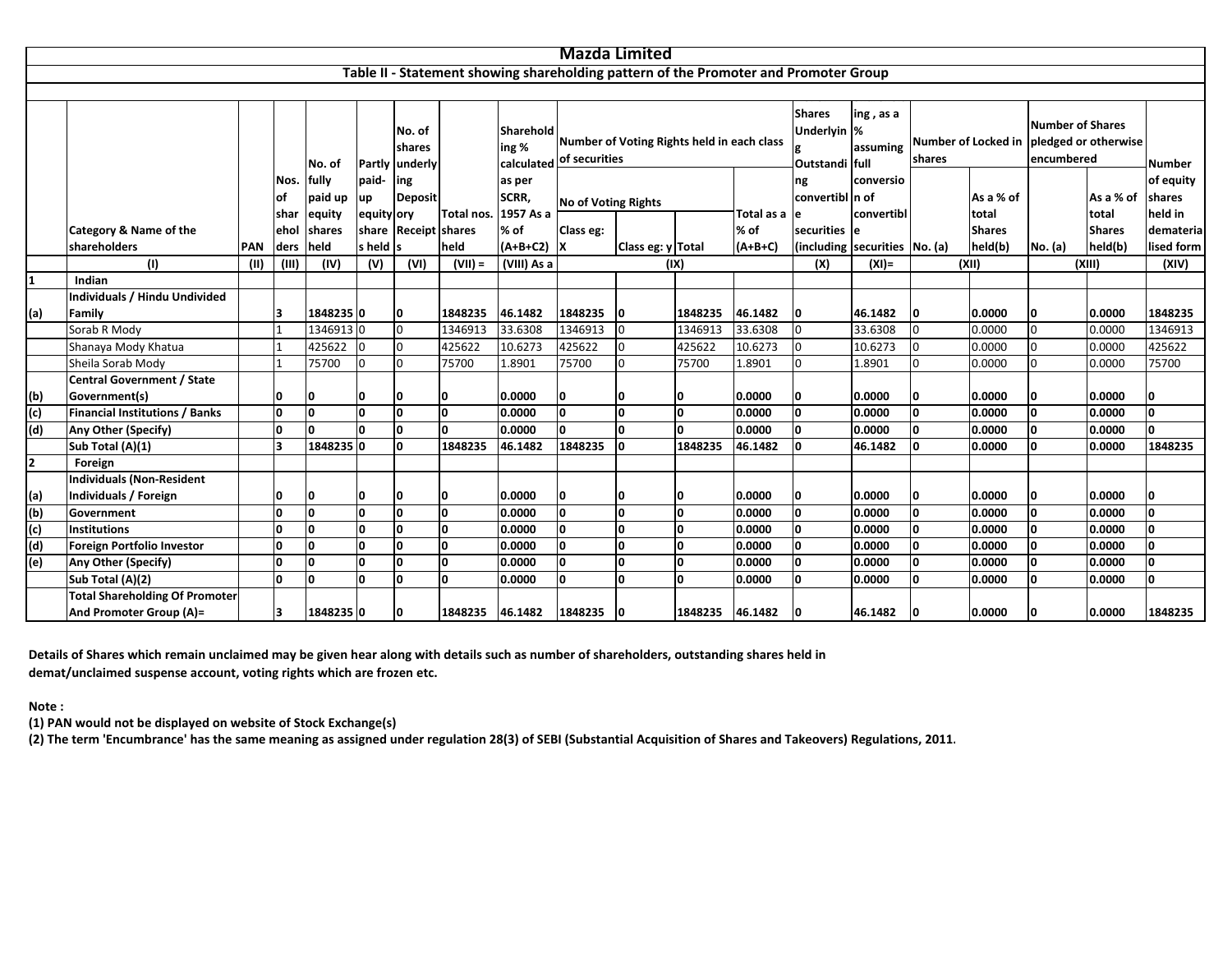|                |                                                                       |      |                  |                    |          |                  |                      | <b>Mazda Limited</b>                           |                            |                   |                                                                              |              |                                                |                       |        |               |                                       |                                                 |              |
|----------------|-----------------------------------------------------------------------|------|------------------|--------------------|----------|------------------|----------------------|------------------------------------------------|----------------------------|-------------------|------------------------------------------------------------------------------|--------------|------------------------------------------------|-----------------------|--------|---------------|---------------------------------------|-------------------------------------------------|--------------|
|                |                                                                       |      |                  |                    |          |                  |                      |                                                |                            |                   | Table III - Statement showing shareholding pattern of the Public shareholder |              |                                                |                       |        |               |                                       |                                                 |              |
|                |                                                                       |      |                  |                    |          |                  |                      |                                                |                            |                   |                                                                              |              |                                                |                       |        |               |                                       |                                                 |              |
|                |                                                                       |      |                  |                    |          | No. of           |                      | Sharehold<br>ing %<br>calculated of securities |                            |                   | Number of Voting Rights held in each class                                   |              | <b>Shares</b><br>Underlyin %<br>Outstandi full | ing, as a<br>assuming | shares |               | <b>Number of Shares</b><br>encumbered | Number of Locked in pledged or otherwise Number | of equity    |
|                |                                                                       |      |                  | No. of             | Partly   | shares           |                      | as per                                         |                            |                   |                                                                              |              | ng                                             | conversio             |        |               |                                       |                                                 | shares       |
|                |                                                                       |      |                  | fully paid paid-up |          | underlyin        |                      | SCRR,                                          | <b>No of Voting Rights</b> |                   |                                                                              |              | convertibl n of                                |                       |        | As a % of     |                                       | As a % of                                       | held in      |
|                |                                                                       |      | Nos. of          | up equity equity   |          |                  | Total nos. 1957 As a |                                                |                            |                   |                                                                              | Total as a e |                                                | convertibl            |        | total         |                                       | total                                           | demateri     |
|                |                                                                       |      | sharehold shares |                    | shares   | Depositor shares |                      | % of                                           | Class eg:                  |                   |                                                                              | % of         | securities le                                  |                       |        | <b>Shares</b> |                                       | <b>Shares</b>                                   | alised       |
|                | Category & Name of the shareholders                                   | PAN  | lers             | held               | held     | y Receipts held  |                      | $(A+B+C2)$ X                                   |                            | Class eg: y Total |                                                                              | $(A+B+C)$    | (including securities No. (a)                  |                       |        | held(b)       | No. (a)                               | held(b)                                         | form         |
|                | (1)                                                                   | (II) | (III)            | (IV)               | (V)      | (VI)             | $(VII) =$            | (VIII) As a                                    |                            |                   | (IX)                                                                         |              | (X)                                            | $(XI) =$              |        | (XII)         |                                       | (XIII)                                          | (XIV)        |
|                | <b>Institutions</b>                                                   |      |                  |                    |          |                  |                      |                                                |                            |                   |                                                                              |              |                                                |                       |        |               |                                       |                                                 |              |
| (a)            | <b>Mutual Fund</b>                                                    |      | ١o               |                    | O        | I٥               | O                    | 0.0000                                         | I٥                         | <sup>0</sup>      | I۵                                                                           | 0.0000       | 0                                              | 0.0000                |        | 0.0000        | <b>NA</b>                             | <b>NA</b>                                       | n            |
| (b)            | <b>Venture Capital Funds</b>                                          |      | I٥               | l0.                | l0       | I٥               | n.                   | 0.0000                                         | ١o                         | O                 | I٥                                                                           | 0.0000       | n.                                             | 0.0000                | n      | 0.0000        | <b>NA</b>                             | <b>NA</b>                                       | I٥           |
| (c)            | <b>Alternate Investment Funds</b>                                     |      | n                | 'n                 | O        | ١o               | $\mathbf{0}$         | 0.0000                                         | I٥                         | O                 | n                                                                            | 0.0000       | n.                                             | 0.0000                | n      | 0.0000        | <b>NA</b>                             | <b>NA</b>                                       | O            |
| (d)            | <b>Foreign Venture Capital Investors</b>                              |      | n                | l0.                | l0       | ١o               | l O                  | 0.0000                                         | I٥                         | <sup>o</sup>      | I۵                                                                           | 0.0000       | O                                              | 0.0000                | n      | 0.0000        | <b>NA</b>                             | <b>NA</b>                                       | I٥           |
| (e)            | Foreign Portfolio Investor                                            |      |                  | l0.                | <b>n</b> | <b>n</b>         | 0                    | 0.0000                                         | ١o                         | l0.               | I۵                                                                           | 0.0000       | 0                                              | 0.0000                | n      | 0.0000        | <b>NA</b>                             | <b>NA</b>                                       | O            |
| (f)            | <b>Financial Institutions / Banks</b>                                 |      |                  | 800                | <b>n</b> | <b>n</b>         | 800                  | 0.0200                                         | 800                        | $\Omega$          | 800                                                                          | 0.0200       | n.                                             | 0.0200                |        | 0.0000        | <b>NA</b>                             | <b>NA</b>                                       | 800          |
| (g)            | <b>Insurance Companies</b>                                            |      |                  | 'n                 | l0       | ۱n               | O                    | 0.0000                                         | ١o                         | <sup>o</sup>      | n                                                                            | 0.0000       | 0                                              | 0.0000                |        | 0.0000        | <b>NA</b>                             | <b>NA</b>                                       | <sup>0</sup> |
| (h)            | <b>Provident Funds/ Pension Funds</b>                                 |      |                  | 'n                 | <b>n</b> | <b>n</b>         | $\mathbf{0}$         | 0.0000                                         | ١o                         | O                 |                                                                              | 0.0000       | O                                              | 0.0000                |        | 0.0000        | <b>NA</b>                             | <b>NA</b>                                       | I٥           |
| (i)            | Any Other (Specify)                                                   |      | ١O               | O                  | <b>l</b> | ۱O               | 0                    | 0.0000                                         | ١o                         | O                 | I۵                                                                           | 0.0000       | n.                                             | 0.0000                |        | 0.0000        | <b>NA</b>                             | <b>NA</b>                                       | n.           |
|                | Sub Total (B)(1)                                                      |      |                  | 800                | 'n       | ۱n               | 800                  | 0.0200                                         | 800                        | <sup>0</sup>      | 800                                                                          | 0.0200       | n                                              | 0.0200                |        | 0.0000        | <b>NA</b>                             | <b>NA</b>                                       | 800          |
| $\overline{2}$ | Central Government/ State Government(s)/<br><b>President of India</b> |      |                  |                    |          |                  |                      |                                                |                            |                   |                                                                              |              |                                                |                       |        |               |                                       |                                                 |              |
|                | Sub Total (B)(2)                                                      |      | I٥               | l0.                | O        | I∩               | ١o                   | 0.0000                                         | ١o                         | 0                 | I٥                                                                           | 0.0000       | O                                              | 0.0000                |        | 0.0000        | <b>NA</b>                             | <b>NA</b>                                       | n            |
| 3              | <b>Non-Institutions</b>                                               |      |                  |                    |          |                  |                      |                                                |                            |                   |                                                                              |              |                                                |                       |        |               |                                       |                                                 |              |
| (a)            | <b>Individuals</b>                                                    |      |                  | 'n                 | O        |                  |                      |                                                |                            |                   |                                                                              |              |                                                |                       | n      |               | <b>NA</b>                             | <b>NA</b>                                       |              |
|                | Individual shareholders holding nominal                               |      |                  |                    |          |                  |                      |                                                |                            |                   |                                                                              |              |                                                |                       |        |               |                                       |                                                 |              |
|                | share capital up to Rs. 2 lakhs.                                      |      | 4689             | 1048056            |          |                  | 1048056              | 26.1687                                        | 1048056                    |                   | 1048056                                                                      | 26.1687      |                                                | 26.1687               |        | 0.0000        | <b>NA</b>                             | <b>NA</b>                                       | 1018546      |
|                | ii. Individual shareholders holding nominal                           |      |                  |                    |          |                  |                      |                                                |                            |                   |                                                                              |              |                                                |                       |        |               |                                       |                                                 |              |
|                | share capital in excess of Rs. 2 lakhs.                               |      | ١q               | 398970             |          |                  | 398970               | 9.9618                                         | 398970                     |                   | 398970                                                                       | 9.9618       |                                                | 9.9618                |        | 0.0000        | <b>NA</b>                             | <b>NA</b>                                       | 398970       |
|                | <b>Bharat Jamnadas Dattani</b>                                        |      |                  | 63505              | $\Omega$ |                  | 63505                | 1.5856                                         | 63505                      | 0                 | 63505                                                                        | 1.5856       | $\Omega$                                       | 1.5856                |        | 0.0000        | <b>NA</b>                             | <b>NA</b>                                       | 63505        |
|                | Nilesh Hastimal Shah                                                  |      |                  | 42300              | $\Omega$ |                  | 42300                | 1.0562                                         | 42300                      | 0                 | 42300                                                                        | 1.0562       |                                                | 1.0562                |        | 0.0000        | <b>NA</b>                             | <b>NA</b>                                       | 42300        |
|                | Percy Xerex Avari                                                     |      |                  | 45205              | $\Omega$ |                  | 45205                | 1.1287                                         | 45205                      | $\Omega$          | 45205                                                                        | 1.1287       |                                                | 1.1287                |        | 0.0000        | <b>NA</b>                             | <b>NA</b>                                       | 45205        |
|                | Shailesh Babalal Shah                                                 |      |                  | 42120              |          |                  | 42120                | 1.0517                                         | 42120                      |                   | 42120                                                                        | 1.0517       |                                                | 1.0517                |        | 0.0000        | <b>NA</b>                             | <b>NA</b>                                       | 42120        |
|                | Sharad Kanayalal Shah                                                 |      |                  | 91500              | $\Omega$ |                  | 91500                | 2.2846                                         | 91500                      | $\Omega$          | 91500                                                                        | 2.2846       | <sup>o</sup>                                   | 2.2846                |        | 0.0000        | <b>NA</b>                             | <b>NA</b>                                       | 91500        |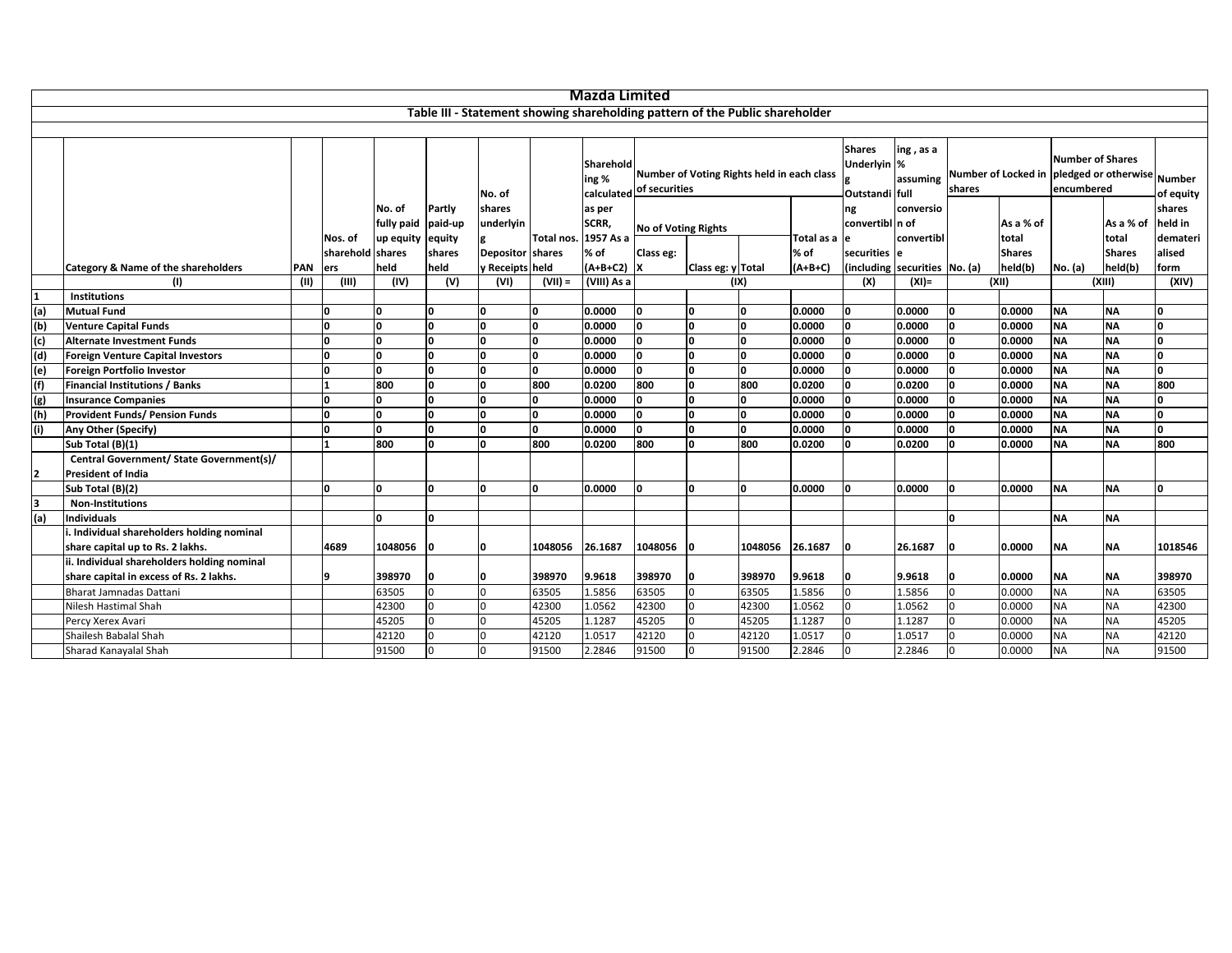| (b) | <b>NBFCs registered with RBI</b>                      |      | 1181      |  | 1181    | 0.0295  | 1181    | 1181    | 0.0295  | 0.0295  | 0.0000 |           | <b>INA</b> | 1181    |
|-----|-------------------------------------------------------|------|-----------|--|---------|---------|---------|---------|---------|---------|--------|-----------|------------|---------|
|     | <b>Trust Employee</b>                                 |      |           |  |         | 0.0000  |         |         | 0.0000  | 0.0000  | 0.0000 |           | <b>INA</b> |         |
|     | <b>Overseas Depositories (holding DRs) (balancing</b> |      |           |  |         |         |         |         |         |         |        |           |            |         |
| (d) | figure)                                               |      |           |  |         | 0.0000  |         |         | 0.0000  | 0.0000  | 0.0000 | <b>NA</b> | <b>INA</b> |         |
| (c) | Any Other (Specify)                                   | 355  | 707758    |  | 707758  | 17.6719 | 707758  | 707758  | 17.6719 | 17.6719 | 0.0000 | <b>NA</b> | <b>INA</b> | 413858  |
|     | <b>IEPF</b>                                           |      | 30707     |  | 30707   | 0.7667  | 30707   | 30707   | 0.7667  | 0.7667  | 0.0000 | NΑ        | <b>INA</b> | 30707   |
|     | Hindu Undivided Family                                | 160  | 112434    |  | 112434  | 2.8073  | 112434  | 112434  | 2.8073  | 2.8073  | 0.0000 | ΝA        | <b>NA</b>  | 112434  |
|     | Non Resident Indians (Non Repat)                      | 42   | 13270     |  | 13270   | 0.3313  | 13270   | 13270   | 0.3313  | 0.3313  | 0.0000 | <b>NA</b> | <b>INA</b> | 8870    |
|     | Non Resident Indians (Repat)                          | 54   | 42775     |  | 42775   | 1.0680  | 42775   | 42775   | 1.0680  | 1.0680  | 0.0000 | <b>NA</b> | <b>INA</b> | 42775   |
|     | <b>Overseas Bodies Corporates</b>                     |      | 289500    |  | 289500  | 1.2285  | 289500  | 289500  | 7.2285  | 7.2285  | 0.0000 | <b>NA</b> | <b>INA</b> |         |
|     | Croll-Reynolds International Inc.                     |      | 289500    |  | 289500  | 7.2285  | 289500  | 289500  | 7.2285  | 7.2285  | 0.0000 | <b>NA</b> | <b>NA</b>  |         |
|     | <b>Clearing Member</b>                                | 35   | 11603     |  | 11603   | 0.2897  | 11603   | 11603   | 0.2897  | 0.2897  | 0.0000 | <b>NA</b> | <b>INA</b> | 11603   |
|     | <b>Bodies Corporate</b>                               | 62   | 207469    |  | 207469  | 5.1802  | 207469  | 207469  | 5.1802  | 5.1802  | 0.0000 | <b>NA</b> | <b>INA</b> | 207469  |
|     | Dorabjee And Company Private Limited                  |      | 62859     |  | 62859   | 1.5695  | 62859   | 62859   | 1.5695  | L.5695  | 0.0000 | <b>NA</b> | <b>INA</b> | 62859   |
|     | Sub Total (B)(3)                                      | 5054 | 2155965   |  | 2155965 | 53.8318 | 2155965 | 2155965 | 53.8318 | 53.8318 | 0.0000 | <b>NA</b> | <b>INA</b> | 1832555 |
|     | Total Public Shareholding (B)=                        |      |           |  |         |         |         |         |         |         |        |           |            |         |
|     | $(B)(1)+(B)(2)+(B)(3)$                                | 5055 | 2156765 0 |  | 2156765 | 53.8518 | 2156765 | 2156765 | 53.8518 | 53.8518 | 0.0000 | <b>NA</b> | <b>INA</b> | 1833355 |

**Details of the shareholders acting as persons in Concert including their Shareholding (No. and %):**

**No. of shareholders No.**

Details of Shares which remain unclaimed may be given hear along with details such as number of shareholders, outstanding shares held in demat/unclaimed suspense account, **voting rights which are frozen etc.**

## **Note**

**(1) PAN would not be displayed on website of Stock Exchange(s).**

(2) The above format needs to disclose name of all holders holding more than 1% of total number of shares

(3) W.r.t. the information pertaining to Depository Receipts, the same may be disclosed in the respective columns to the extent information available and the balance to be disclosed as held by custodian.